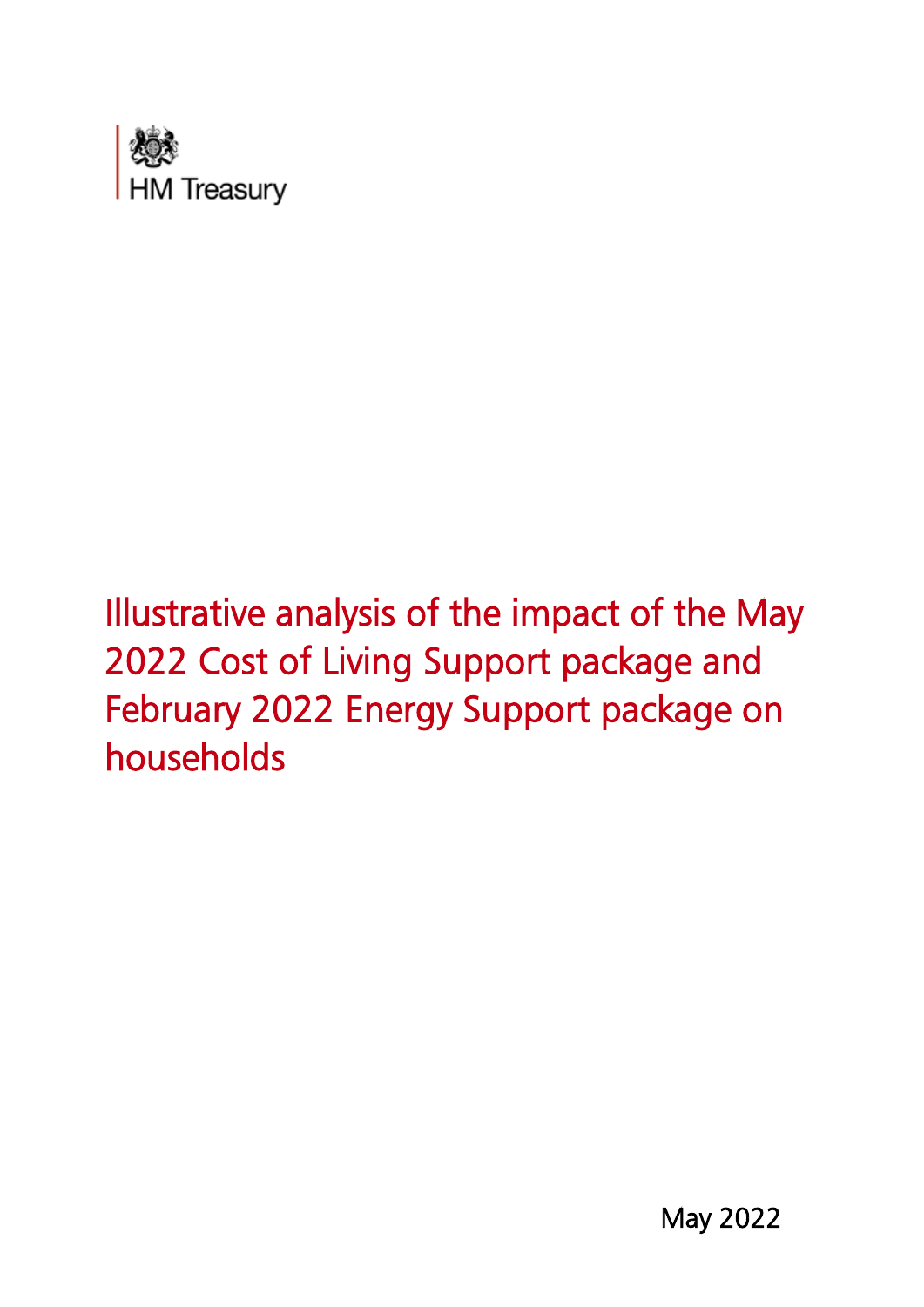## Illustrative analysis of the impact of the Cost of Living Support packages on households

- 1. The May 2022 Cost of Living Support package announced a series of measures to help households with the rising cost of living. This package comes in addition to the package announced in February, which provided support to households in response to the recent energy price increase.
- 2. This document sets out the estimated impact of the May Cost of Living Support package as well as the February energy package, on household incomes in England.
- 3. Charts 1.A and 1.B set out the estimated impacts on household incomes in 2022-23 of the following measures announced in May 2022:
	- One-off welfare payment of £650 for households on means tested benefits
	- One-off top-up of £300 for pensioner households who receive the Winter Fuel Payment
	- One-off payment of £150 for disability benefits recipients
	- £200 additional Energy Bill Support Schemes payment to all households with a domestic electricity meter $1$
- 4. In addition to the measures analysed in this document, the May announcement contained additional measures that are not included in this analysis as they cannot be robustly modelled, including the £500m extension to the Household Support Fund and the £144m discretionary funding for Local Authorities. The Energy Profits Levy is also not included as it does not directly impact households.
- 5. Chart 1.A shows the impacts across the household income distribution of the measures outlined in paragraph 3, as a proportion of net household income, while Chart 1.B is expressed in annual cash terms.

<sup>1</sup> The May 2022 announcement that the original £200 Energy Bill Support Scheme payment announced in February would now be made as a grant is not reflected here, but included in Charts 2.A and 2.B.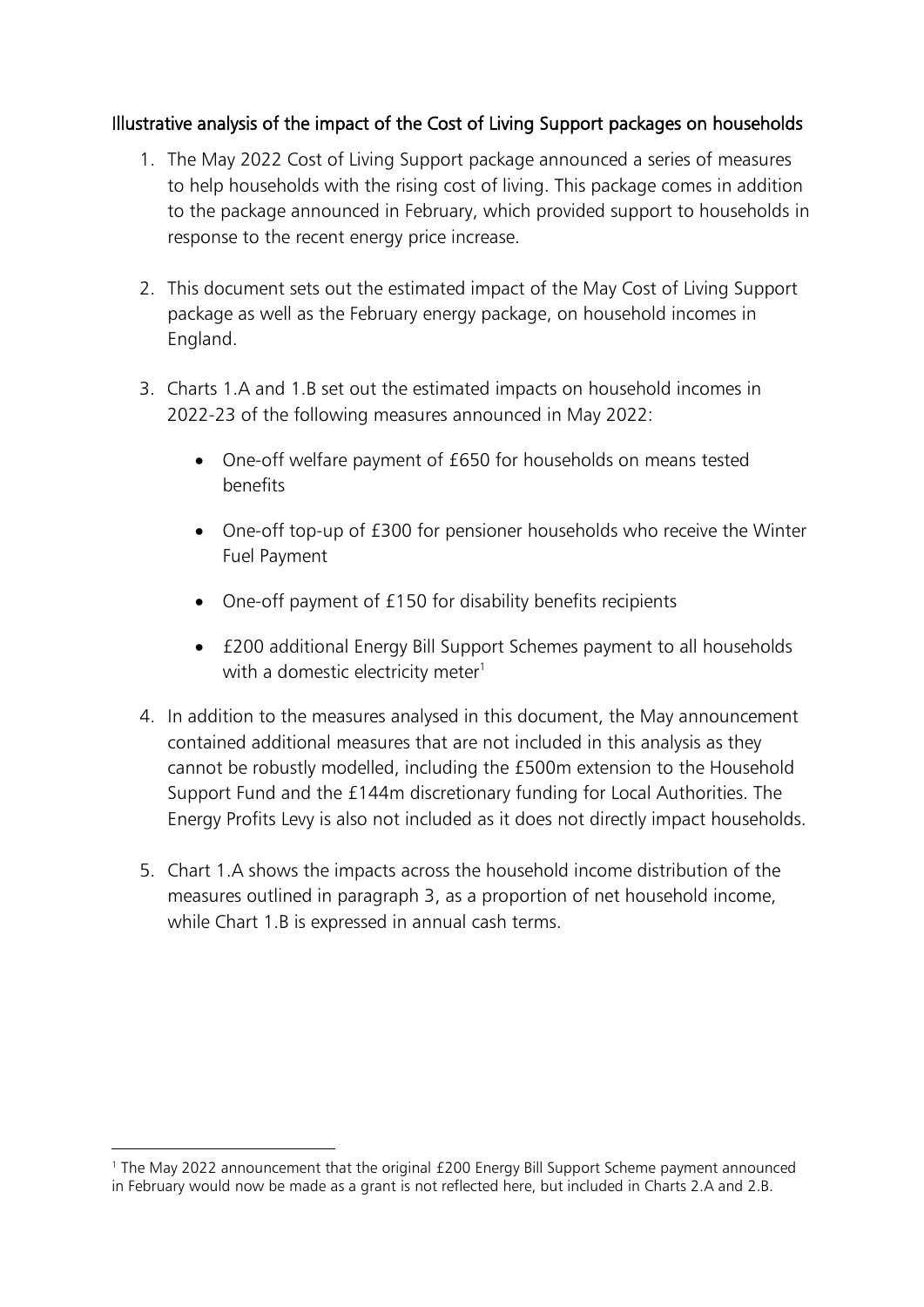

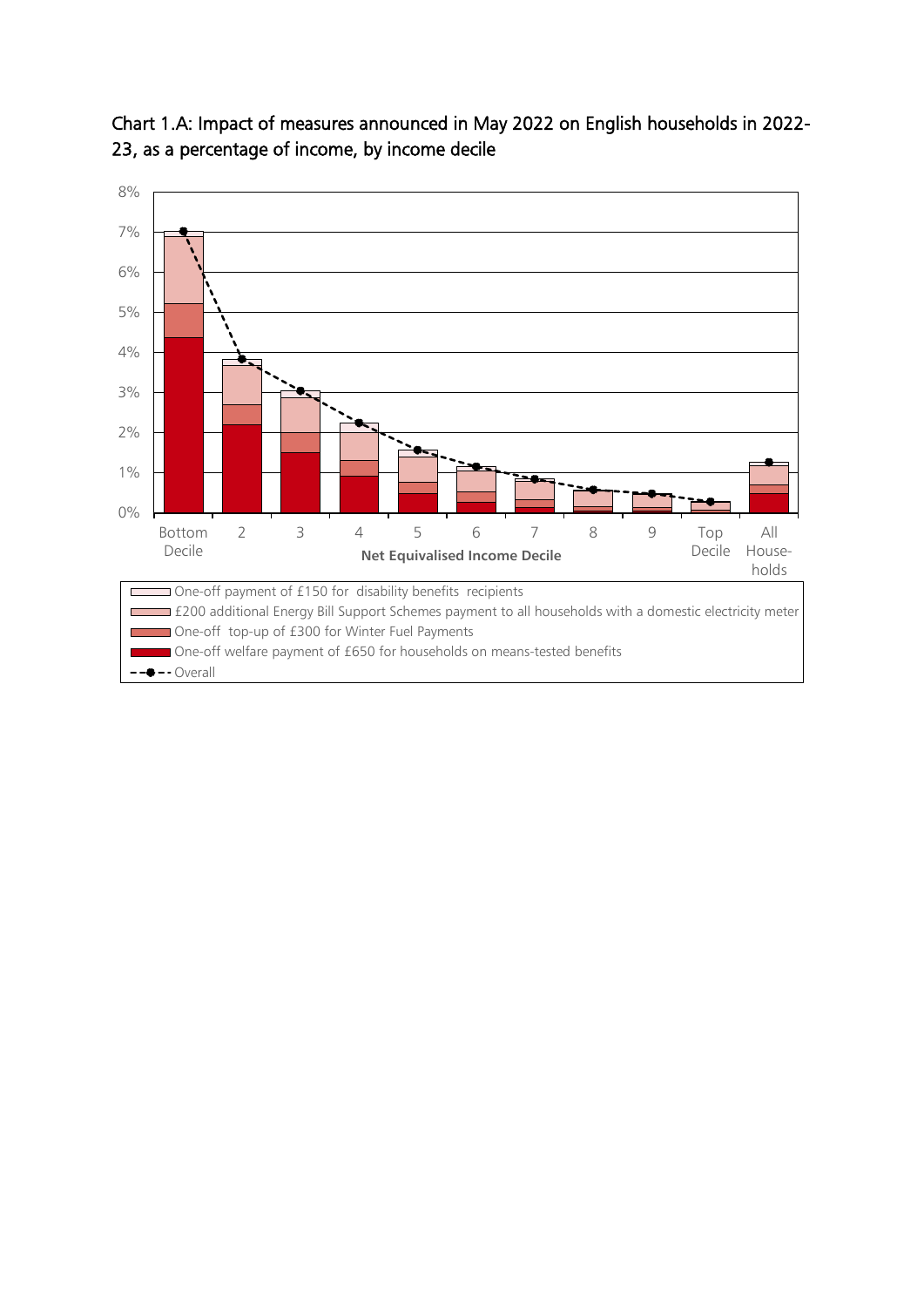

# Chart 1.B: Impact of measures announced in May 2022 on English households in 2022- 23, in cash terms (£ per year) by income decile

- 6. Charts 2.A and 2.B set out the combined impact of announcements in May and February. In addition to the measures listed in paragraph 3, these charts also include the impacts of the following measures announced in February 2022:
	- £200 Energy Bills Support Scheme payment to all households with a domestic electricity meter
	- £150 Council Tax rebate, England Bands A-D
- 7. Chart 2.A shows the combined impacts of announcements in May and February as a proportion of net household income, across the household income distribution, while Chart 2.B is expressed in annual cash terms.
- 8. The analysis shows that households with the lowest incomes benefit from support worth on average £1,170.
	- All households will benefit, with the maximum benefit being over £1,650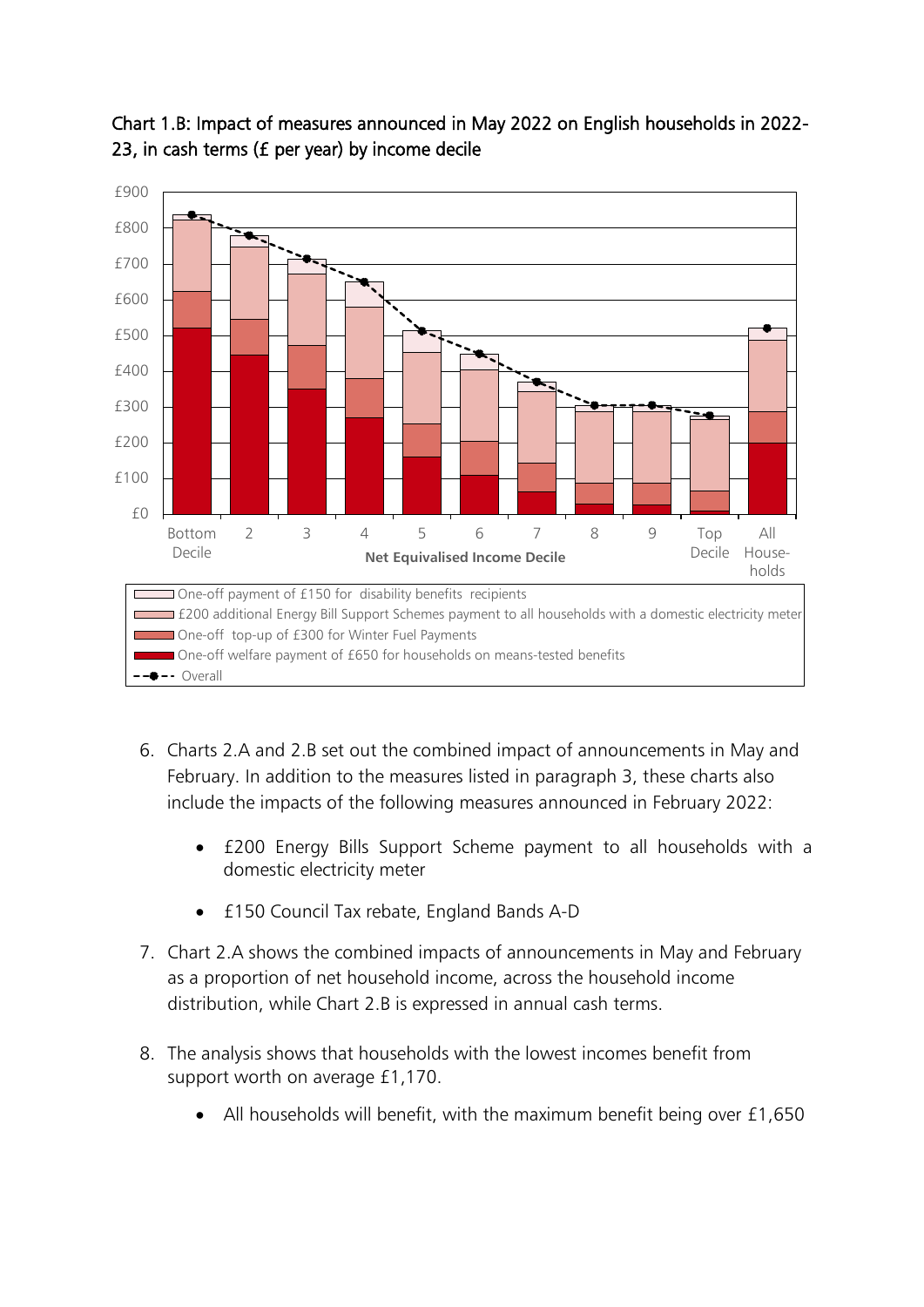

Chart 2.A: Impact of measures announced in February and May 2022 on English households in 2022-23, as a percentage of income, by income decile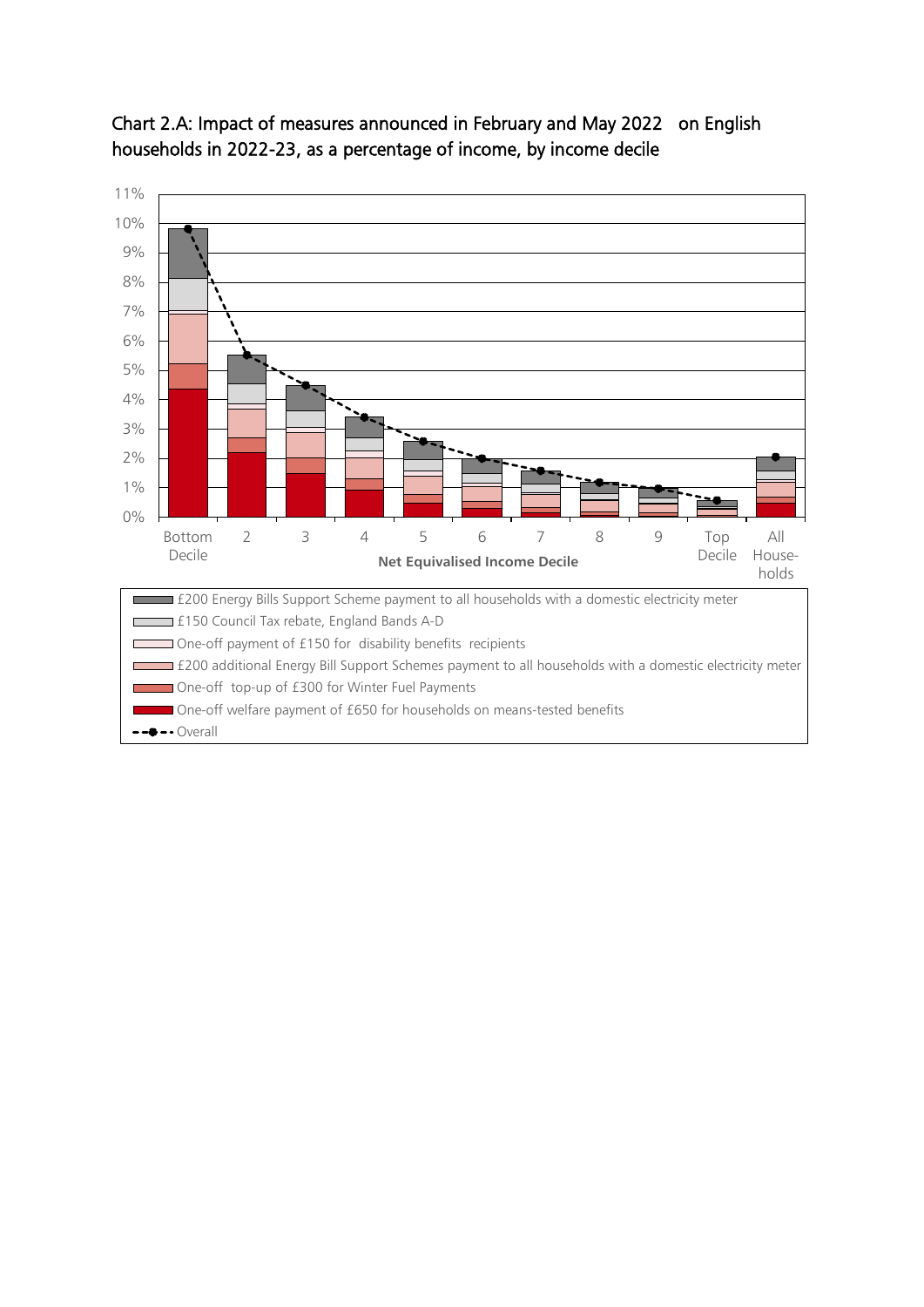

## Chart 2.B: Impact of measures announced in February and May 2022 on English households in 2022-23, in cash terms (£ per year) by income decile